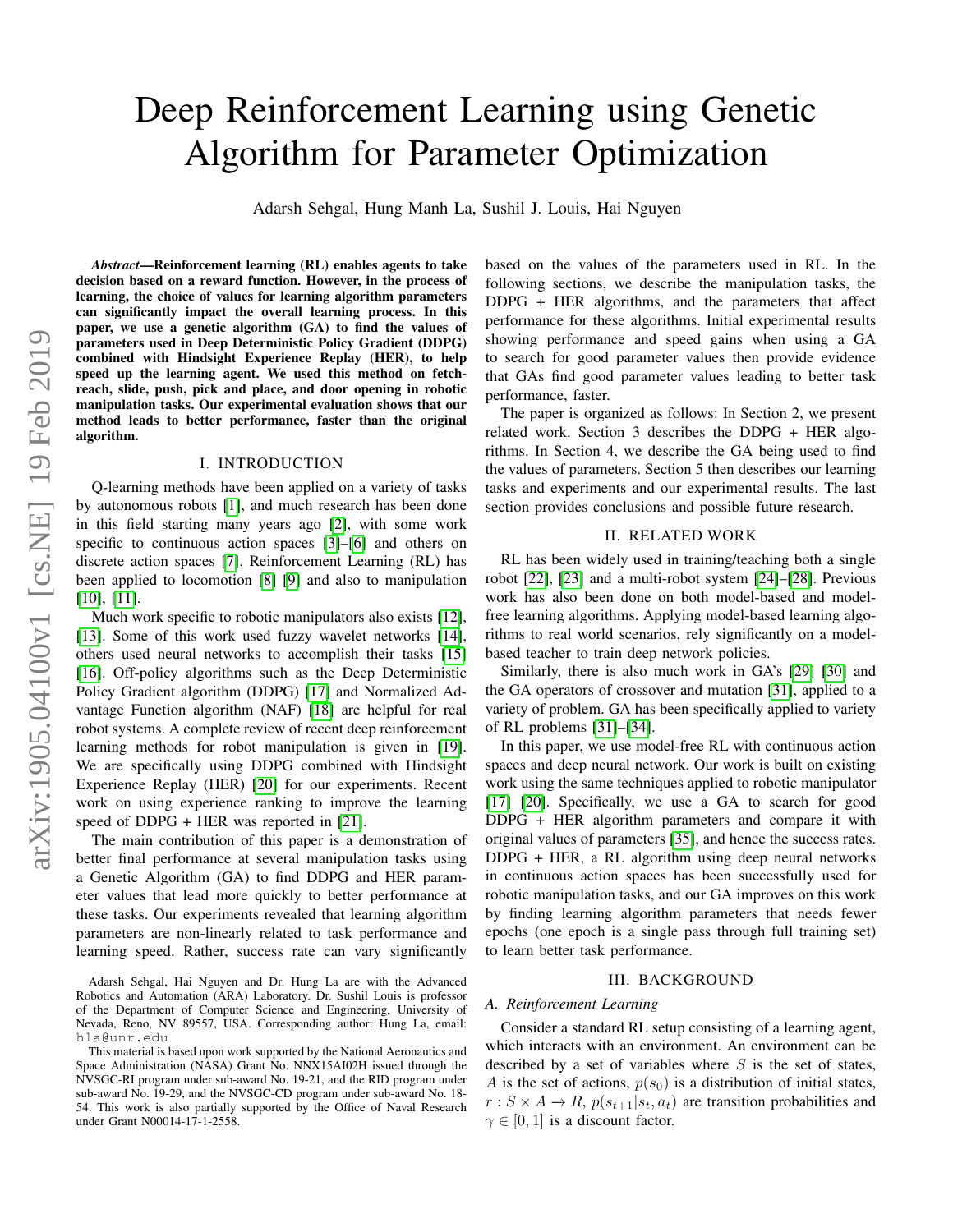A deterministic policy maps from states to actions:  $\pi : S \rightarrow$ A. The beginning of every episode is marked by sampling an initial state  $s_0$ . For each timestep t, the agent performs an action based on the current state:  $a_t = \pi(s_t)$ . The performed action gets a reward  $r_t = r(s_t, a_t)$ , and the distribution  $p(.|s_t, a_t)$  helps to sample the environments new state. The total return is:  $R_t = \sum_{i=T}^{\infty} \gamma^{i-t} r_i$ . The agents goal is to try to maximize its expected return  $E[R_t|s_t, a_t]$  and an optimal policy denoted by  $\pi^*$  can be defined as any policy  $\pi^*$ , such that  $Q^{\pi^*}(s, a) \geq Q^{\pi}(s, a)$  for every  $s \in S, a \in A$  and any policy  $\pi$ . The optimal policy, which has the same Qfunction, is called an optimal Q-function,  $Q^*$ , which satisfies the *Bellman* equation:

$$
Q^*(s, a) = E_{s' p(.|s, a)} [r(s, a) + \gamma \max_{a' \in A} Q^*(s', a'))]. \tag{1}
$$

# *B. Deep Q-Networks(DQN)*

A *Deep Q-Networks (DQN)* [\[36\]](#page-5-28) is defined as a model free reinforcement learner, designed for discrete action spaces. In a DQN, a neural network  $Q$  is maintained, which approximates  $Q^*$ .  $\pi_Q(s) = argmax_{a \in A} Q(s, a)$  denotes a greedy policy w.r.t. Q. A - greedy policy takes a random action with probability  $\epsilon$  and action  $\pi_Q(s)$  with probability  $1 - \epsilon$ .

Episodes are generated during training using a  $\epsilon$ -greedy policy. A *Replay buffer* stores transition tuples  $(s_t, a_t, r_t, s_{t+1})$ experienced during training. The neural network training is interlaced by generation of new episodes. A Loss  $\mathcal L$  defined by  $\mathcal{L} = E(Q(s_t, a_t) - y_t)^2$  where  $y_t = r_t + \gamma max_{a' \in A} Q(s_{t+1}, a')$ and tuples  $(s_t, a_t, r_t, s_{t+1})$  are being sampled from the replay buffer.

The *target network* changes at a slower pace than the main network, which is used to measure targets  $y_t$ . The weights of the target networks can be set to the current weights of the main network [\[36\]](#page-5-28). Polyak-averaged parameters [\[37\]](#page-5-29) can also be used.

## *C. Deep Deterministic Policy Gradients (DDPG)*

In *Deep Deterministic Policy Gradients (DDPG)*, there are two neural networks: an Actor and a Critic. The actor neural network is a target policy  $\pi : S \to A$ , and critic neural network is an action-value function approximator  $Q : S \times A \rightarrow R$ . The critic network  $Q(s, a | \theta^Q)$  and actor network  $\mu(s | \theta^{\mu})$  are randomly initialized with weights  $\theta^{Q}$  and  $\theta^{\mu}$ .

A behavioral policy is used to generate episodes, which is a noisy variant of target policy,  $\pi_b(s) = \pi(s) + \mathcal{N}(0, 1)$ . The training of a critic neural network is done like the Qfunction in DQN but where the target  $y_t$  is computed as  $y_t =$  $r_t + \gamma Q(s_{t+1}, \pi(s_{t+1}))$ , where  $\gamma$  is the discounting factor. The loss  $\mathcal{L}_a = -E_a Q(s, \pi(s))$  is used to train the actor network.

## *D. Hindsight Experience Replay (HER)*

Hindsight Experience Reply (HER) tries to mimic human behavior to learn from failures. The agent learns from all episodes, even when it does not reach the original goal. Whatever state the agent reaches, HER considers that as the modified goal. Standard experience replay only stores the transition  $(s_t||g, a_t, r_t, s_{t+1}||g)$  with original goal g. HER tends to store the transition  $(s_t||g', a_t, r'_t, s_{t+1}||g')$  to modified goal  $g'$  as well. HER does great with extremely sparse rewards and is also significantly better for sparse rewards than shaped ones.

#### *E. Genetic Algorithm (GA)*

*Genetic Algorithms (GAs)* [\[29\]](#page-5-23), [\[38\]](#page-5-30), [\[39\]](#page-5-31) were designed to search poorly-understood spaces, where exhaustive search may not be feasible, and where other search approaches perform poorly. When used as function optimizers, GAs try to maximize a fitness tied to the optimization objective. Evolutionary computing algorithms in general and GAs specifically have had much empirical success on a variety of difficult design and optimization problems. They start with a randomly initialized population of candidate solution typically encoded in a string (chromosome). A selection operator focuses search on promising areas of the search space while crossover and mutation operators generate new candidate solutions. We explain our specific GA in the next section.

# IV. DDPG + HER AND GA

In this section, we present the primary contribution of our paper: The genetic algorithm searches through the space of parameter values used in DDPG + HER for values that maximize task performance and minimize the number of training epochs. We target the following parameters: discounting factor  $γ$ ; polyak-averaging coefficient  $τ$  [\[37\]](#page-5-29); learning rate for critic network  $\alpha_{critic}$ ; learning rate for actor network  $\alpha_{actor}$ ; percent of times a random action is taken  $\epsilon$ ; and standard deviation of Gaussian noise added to not completely random actions as a percentage of maximum absolute value of actions on different coordinates  $\eta$ . The range of all the parameters is 0-1, which can be justified using the equations following in this section.

Our experiments show that adjusting the values of parameters did not increase or decrease the agents learning in a linear or easily discernible pattern. So, a simple hill climber will probably not do well in finding optimized parameters. Since GAs were designed for such poorly understood problems, we use our GA to optimize these parameter values.

Specifically, we use  $\tau$ , the polyak-averaging coefficient to show the performance non-linearity for values of  $\tau$ .  $\tau$  is used in the algorithm as show in Equation [\(2\)](#page-1-0):

<span id="page-1-1"></span><span id="page-1-0"></span>
$$
\theta^{Q'} \leftarrow \tau \theta^{Q} + (1 - \tau) \theta^{Q'}, \n\theta^{\mu'} \leftarrow \tau \theta^{\mu} + (1 - \tau) \theta^{\mu'}.
$$
\n(2)

Equation [\(3\)](#page-1-1) shows how  $\gamma$  is used in the DDPG + HER algorithm, while Equation [\(4\)](#page-1-2) describes the Q-Learning update. denotes the learning rate. Networks are trained based on this update equation.

<span id="page-1-2"></span>
$$
y_i = r_i + \gamma Q'(s_{i+1}, \mu'(s_{t+1}|\theta^{\mu'})|\theta^{Q'}), \tag{3}
$$

$$
Q(s_t, a_t) \leftarrow Q(s_t, a_t) + \alpha[r_{t+1} + \gamma Q(s_{t+1}, a_{t+1}) - Q(s_t, a_t)].
$$
\n(4)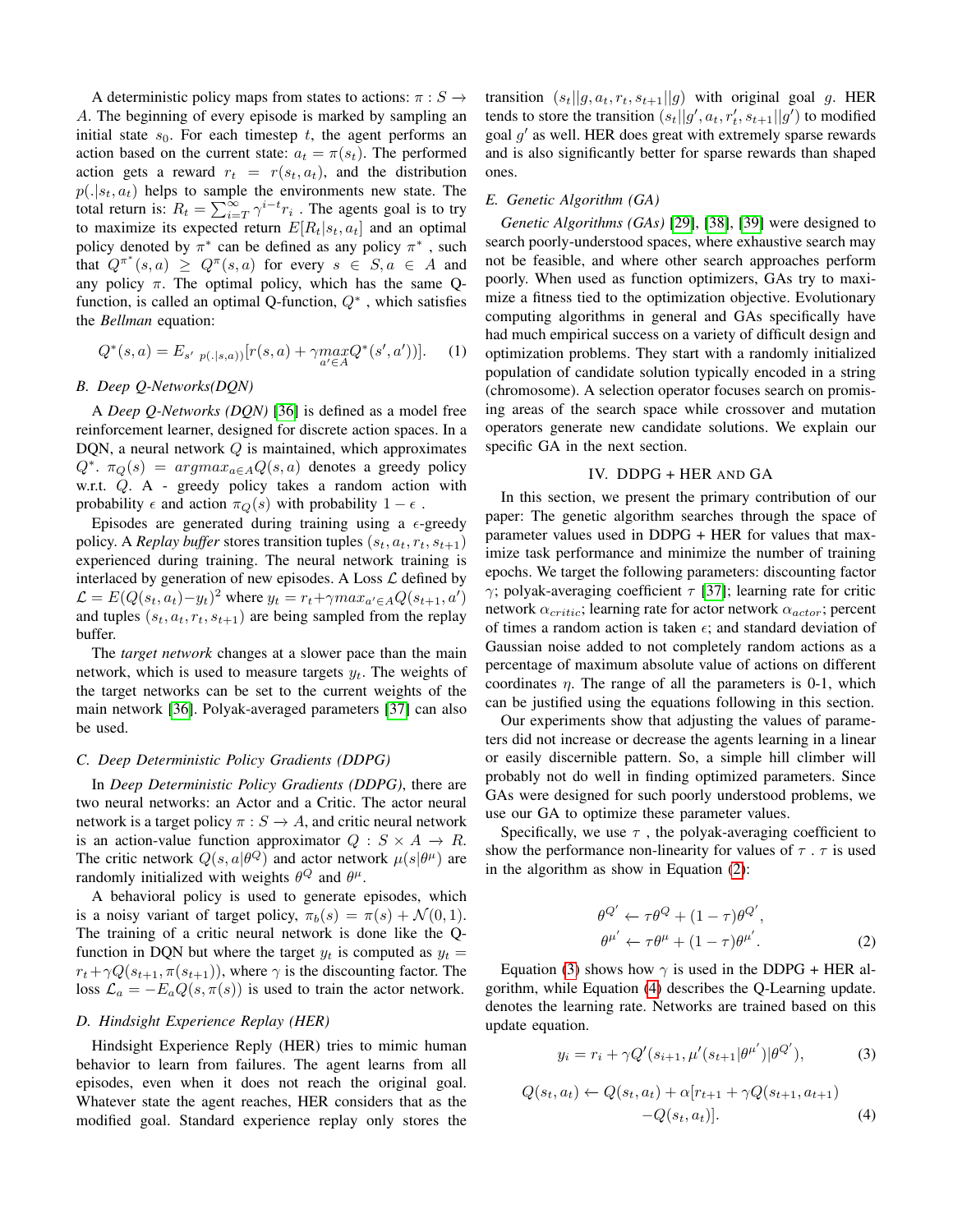<span id="page-2-1"></span>

Fig. 1: Success rate vs. epochs for various  $\tau$  for *FetchPick&Place-v1* task.

Since we have two kinds of networks, we will need two learning rates, one for the actor network  $(\alpha_{actor})$ , another for the critic network ( $\alpha_{critic}$ ). Equation [\(5\)](#page-2-0) explains the use of percent of times that a random action is taken,  $\epsilon$ .

$$
a_t = \begin{cases} a_t^* & \text{with probability } 1 - \epsilon, \\ random \text{ action} & \text{with probability } \epsilon. \end{cases}
$$
 (5)

Figure [1](#page-2-1) shows that when the value of  $\tau$  is modified, there

<span id="page-2-2"></span>

(a) Optimal Parameters over 10 runs, vs. Original



(b) Optimal Parameters averaged over 10 runs, vs. Original

Fig. 2: Success rate vs. epochs for  $FetchPush-v1$  task when  $\tau$ and  $\gamma$  are found using the GA.

is a change in the agents learning, further emphasizing the need to use a GA. The original (untuned) value of  $\tau$  in DDPG was set to 0.95, and we are using 4 CPUs. All the values of  $\tau$  are considered up to two decimal places, in order to see the change in success rate with change in value of the parameter. From the plots, we can clearly tell that there is a great scope of improvement from the original success rate.

<span id="page-2-0"></span>Algorithm 1 explains the integration of DDPG + HER with a GA, which uses a population size of 30 over 30 generations. We are using *ranking selection* [\[40\]](#page-5-32) to select parents. The parents are probabilistically based on rank, which is in turn decided based on the relative fitness (performance). Children are then generated using *uniform crossover* [\[41\]](#page-5-33). We are also using *flip mutation* [\[39\]](#page-5-31) with probability of mutation to be 0.1. We use a binary chromosome to encode each parameter and concatenate the bits to form a chromosome for the GA. The six parameters are arranged in the order: polyak-averaging coefficient; discounting factor; learning rate for critic network;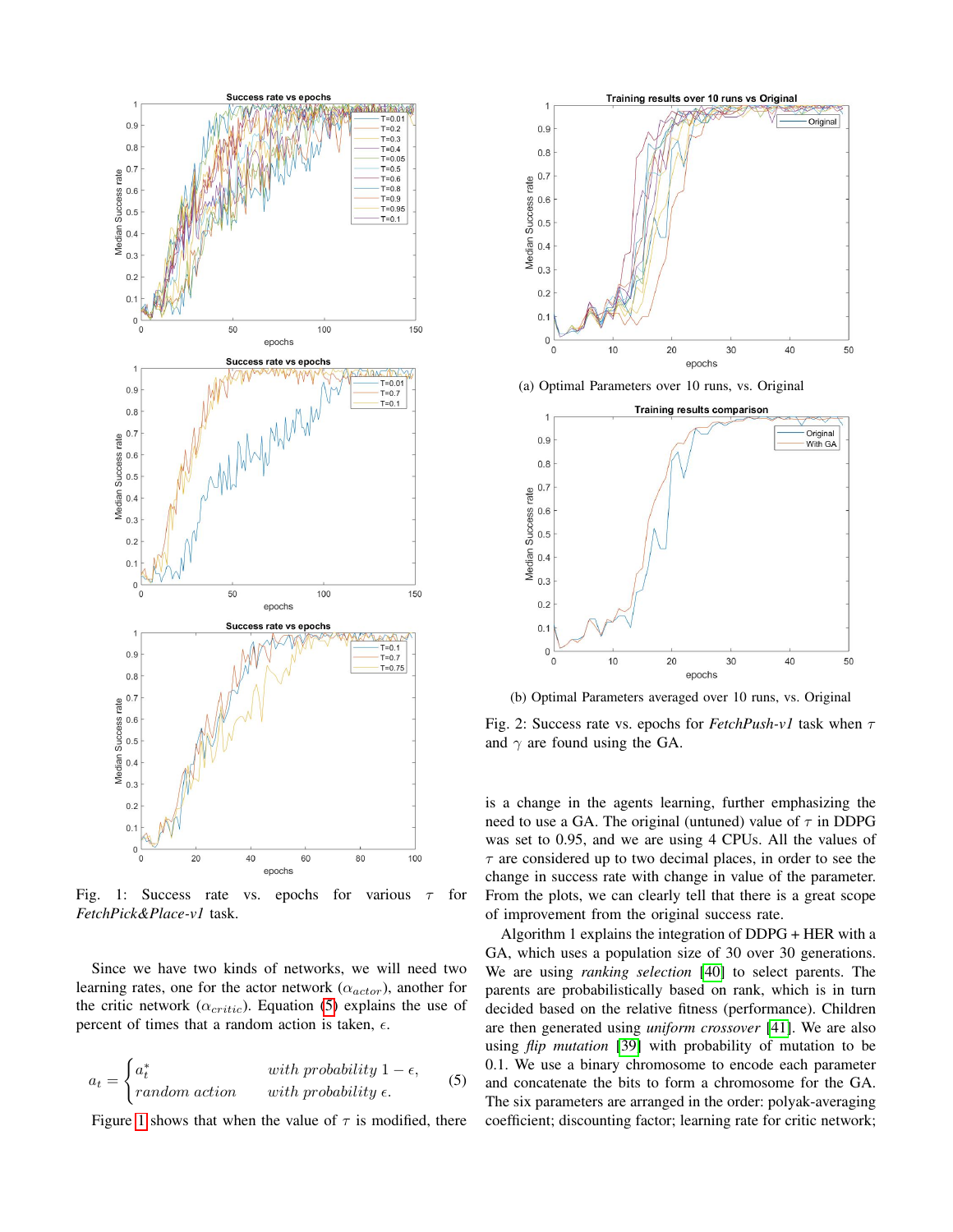<span id="page-3-0"></span>

(a) Optimal Parameters over 2 runs, vs. Original



(b) Optimal Parameters averaged over 2 runs, vs. Original

Fig. 3: Success rate vs. epochs for *FetchSlide-v1* task when τ and  $\gamma$  are found using the GA.

learning rate for actor network; percent of times a random action is taken and standard deviation of Gaussian noise added to not completely random actions as a percentage of maximum absolute value of actions on different coordinates. Since each parameter requires 11 bits to be represented to three decimal places, we need 66 bits for 6 parameters. These string chromosomes then enable domain independent crossover and mutation string operators to generate new parameter values. We consider parameter values up to three decimal places, because small changes in values of parameters causes considerable change in success rate. For example, a step size of 0.001 is considered as the best fit for our problem.

The fitness for each chromosome (set of parameter values) is defined by the inverse of number of epochs it takes for the learning agent to reach close to maximum success rate  $($ 0.85) for the very first time. Fitness is the inverse of number of epochs because GA always maximizes the objective function and this converts our minimization of number of epochs to

# Algorithm 1 DDPG + HER and GA

|     | 1: Choose population of $n$ chromosomes                    |  |  |
|-----|------------------------------------------------------------|--|--|
|     | 2: Set the values of parameters into the chromosome        |  |  |
|     | 3: Run the DDPG + HER to get number of epochs for which    |  |  |
|     | the algorithm first reaches success rate $\geq 0.85$       |  |  |
|     | 4: for all chromosome values do                            |  |  |
| 5:  | Initialize DDPG                                            |  |  |
| 6:  | Initialize replay buffer $R \leftarrow \phi$               |  |  |
| 7:  | for episode=1, $M$ do                                      |  |  |
| 8:  | Sample a goal $g$ and initial state $s_0$                  |  |  |
| 9:  | for $t=0$ , T-1 do                                         |  |  |
| 10: | Sample an action $a_t$ using DDPG behavioral               |  |  |
|     | policy                                                     |  |  |
| 11: | Execute the action $a_t$ and observe a new state           |  |  |
|     | $s_{t+1}$                                                  |  |  |
| 12: | end for                                                    |  |  |
| 13: | for $t=0$ , T-1 do                                         |  |  |
| 14: | $r_t := r(s_t, a_t, g)$                                    |  |  |
| 15: | Store the transition $(s_t  g, a_t, r_t, s_{t+1}  g)$ in R |  |  |
| 16: | Sample a set of additional goals for replay                |  |  |
|     | $G := S$ (current episode)                                 |  |  |
| 17: | for $g' \in G$ do                                          |  |  |
| 18: | $r' := r(s_t, a_t, g')$                                    |  |  |
| 19: | Store the transition $(s_t  g', a_t, r', s_{t+1}  g')$     |  |  |
|     | in $R$                                                     |  |  |
| 20: | end for                                                    |  |  |
| 21: | end for                                                    |  |  |
| 22: | for $t=1$ , N do                                           |  |  |
| 23: | Sample a minibatch $B$ from the replay buffer              |  |  |
|     | $\boldsymbol{R}$                                           |  |  |
| 24: | Perform one step of optimization using $A$ and             |  |  |
|     | minibatch $B$                                              |  |  |
| 25: | end for                                                    |  |  |
| 26: | end for                                                    |  |  |
| 27: | return $1/epochs$                                          |  |  |
|     | $20.$ and far                                              |  |  |

- 28: end for
- 29: Perform Uniform Crossover
- 30: Perform Flip Mutation at rate 0.1
- 31: Repeat for required number of generations to find optimal solution

a maximization problem. Since each fitness evaluation takes significant time an exhaustive search of the  $2^{66}$  size search space is not possible and we thus use GA search.

# V. EXPERIMENT AND RESULTS

Figure [4,](#page-4-0) shows the environments used to test robot learning on five different tasks: *FetchPick&Place-v1*, *FetchPush-v1*, *FetchReach-v1*, *FetchSlide-v1*, and *DoorOpening* . We ran the GA separately on these environments to check the effectiveness of our algorithm and compared performance with the original values of the parameters. Figure [2](#page-2-2) (a) shows the result of our experiment with *FetchPush-v1*, while Figure [3](#page-3-0) (a) shows the results with *FetchSlide-v1*. We let the system run with GA to find the optimal parameters and . Since the GA is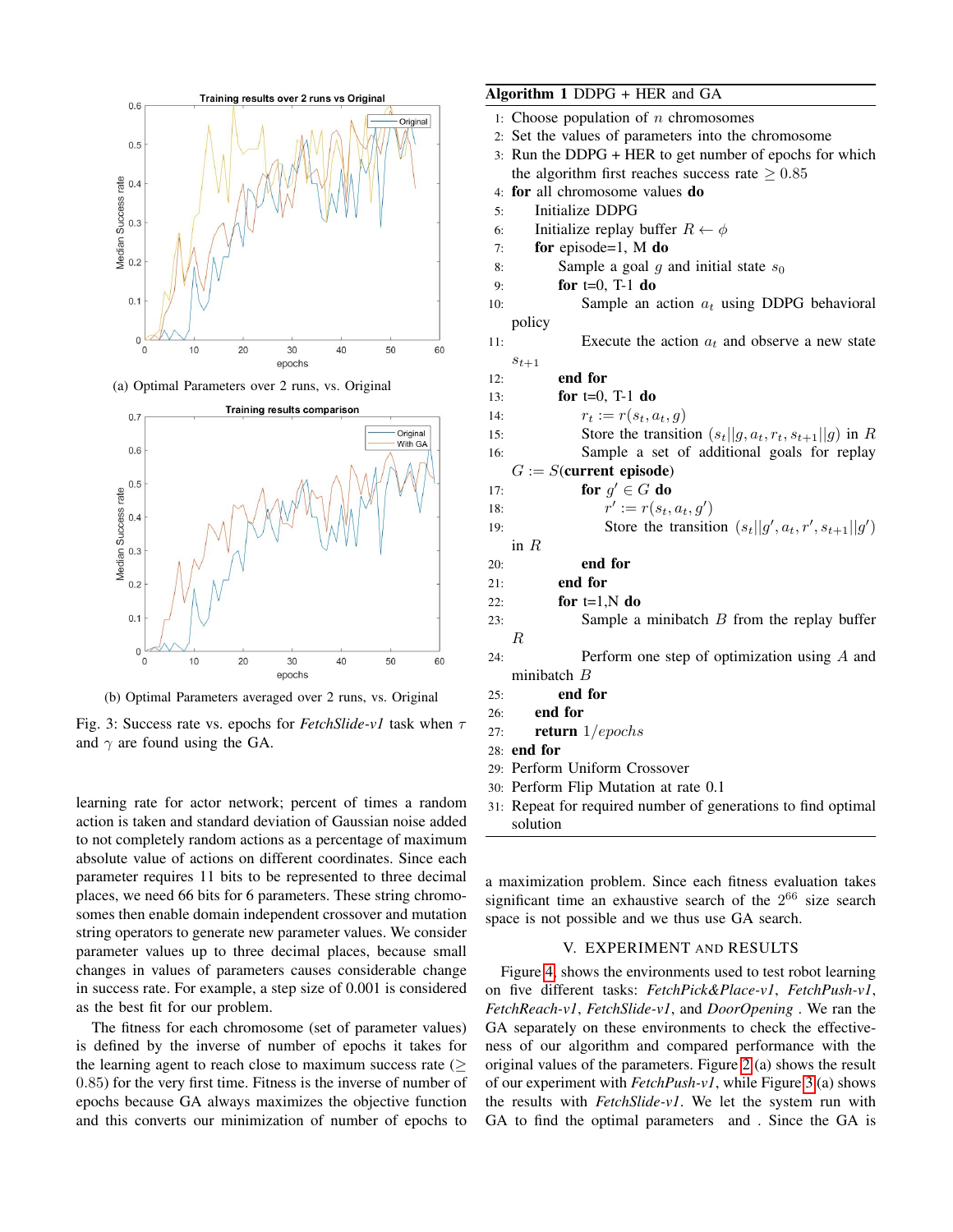<span id="page-4-0"></span>

(a) FetchPick&Place environment



(b) FetchPush environment



(c) FetchReach environment



(d) FetchSlide environment



(e) Door Opening environment



(f) FetchPick&Place plot



(g) FetchPush plot



(h) FetchReach plot



Fig. 4: Environments and the corresponding Original vs Optimal plots, when all the 6 parameters are found by GA

probabilistic, we show results from 10 runs of the GA and the results show that the optimized parameters found by the GA can lead to better performance. The learning agent can run faster, and can reach the maximum success rate, faster. In Figure [2](#page-2-2) (b), we show one learning run for the original parameter set and the average learning over these 10 different runs of the GA.

<span id="page-4-1"></span>

| Parameters        | Original | Optimal |
|-------------------|----------|---------|
|                   | 0.98     | 0.88    |
| $\tau$            | 0.95     | 0.184   |
| $\alpha_{actor}$  | 0.001    | 0.001   |
| $\alpha_{critic}$ | 0.001    | 0.001   |
| $\epsilon$        | 0.3      | 0.055   |
|                   | 0.2      | 0.774   |

TABLE I: Original vs Optimal values of parameters

Figure [3](#page-3-0) (b) compares one run for original with averaged 2 runs for optimizing parameters  $\tau$  and  $\gamma$ . For this task, we have run it for only 2 runs because these tasks can take a few hours for one run. The results shown in Figures [2](#page-2-2) and [3](#page-3-0) show changes when only two parameters are being optimized as we tested and debugged the genetic algorithm be we can see the possibility for performance improvement. Our results from optimizing all five parameters justify this optimism and are described next.

The GA was then run to optimize all parameters and these results were plotted in Figure [4](#page-4-0) for all the tasks. Table [I](#page-4-1) compares the GA found parameters with the original parameters used in the RL algorithm. Though the learning rates  $\alpha_{actor}$ and  $\alpha_{critic}$  are same as their original values, the other four parameters have different values than original. The plots in the figure [4](#page-4-0) shows that the GA found parameters outperformed the original parameters, indicating that the learning agent was able to learn faster. All the plots in this figure are averaged over 10 runs.

# VI. DISCUSSION AND FUTURE WORK

In this paper, we showed initial results that demonstrated that a genetic algorithm can tune reinforcement learning algorithm parameters to achieve better performance, faster at six manipulation tasks. We discussed existing work in reinforcement learning in robotics, presented an algorithm, which integrates DDPG + HER with GA to optimize the number of epochs required to achieve maximal performance, and explained why a GA might be suitable for such optimization. Initial results bore out the assumption that GAs are a good fit for such parameter optimization and our results on the six manipulation tasks show that the GA can find parameter values that lead to faster learning and better (or equal) performance at our chosen tasks. We thus provide further evidence that heuristic search as performed by genetic and other similar evolutionary computing algorithms are a viable computational tool for optimizing reinforcement learning performance in multiple domains.